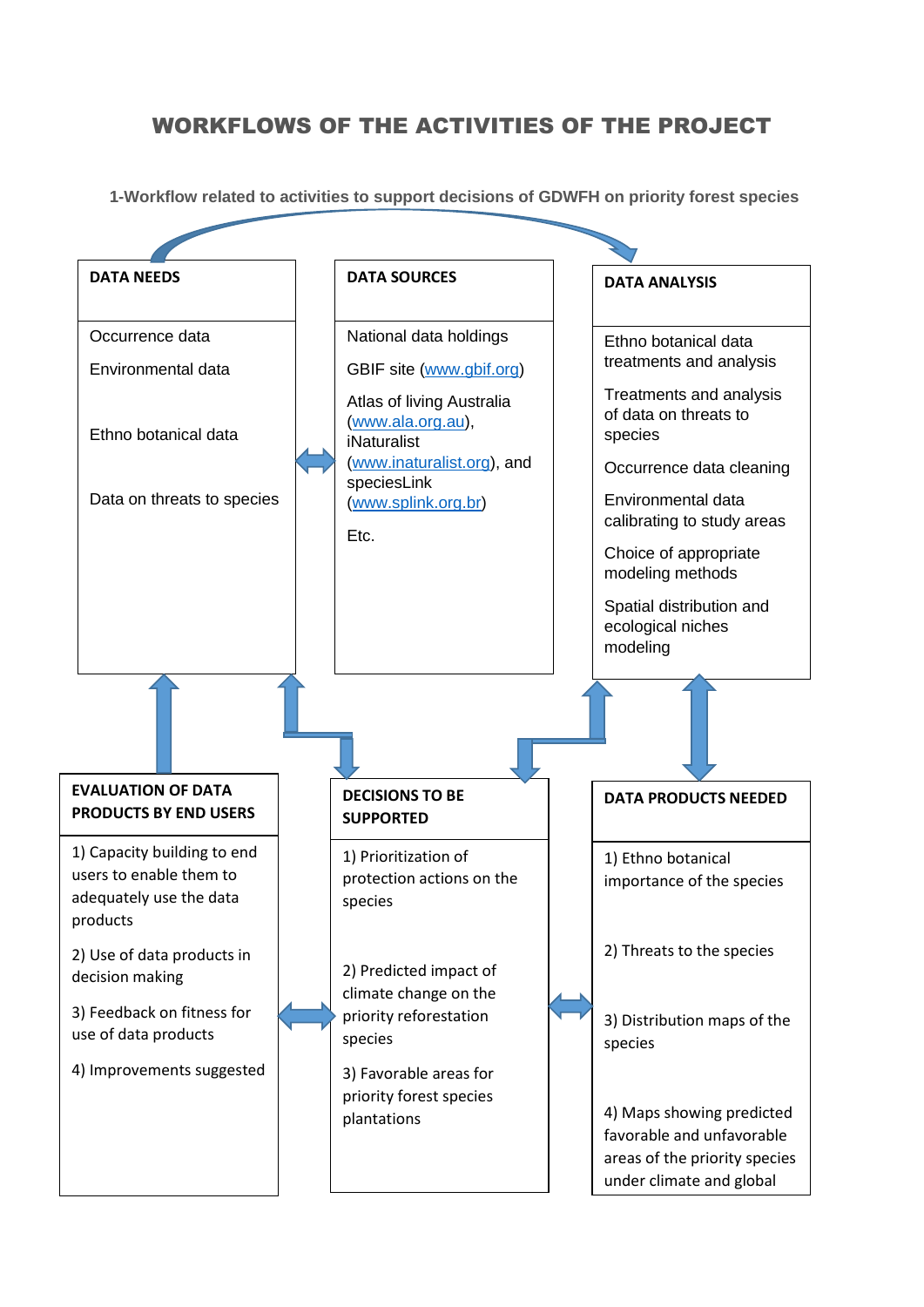**2-Workflow related to activities to support decisions of NCFR on priority wildlife species**

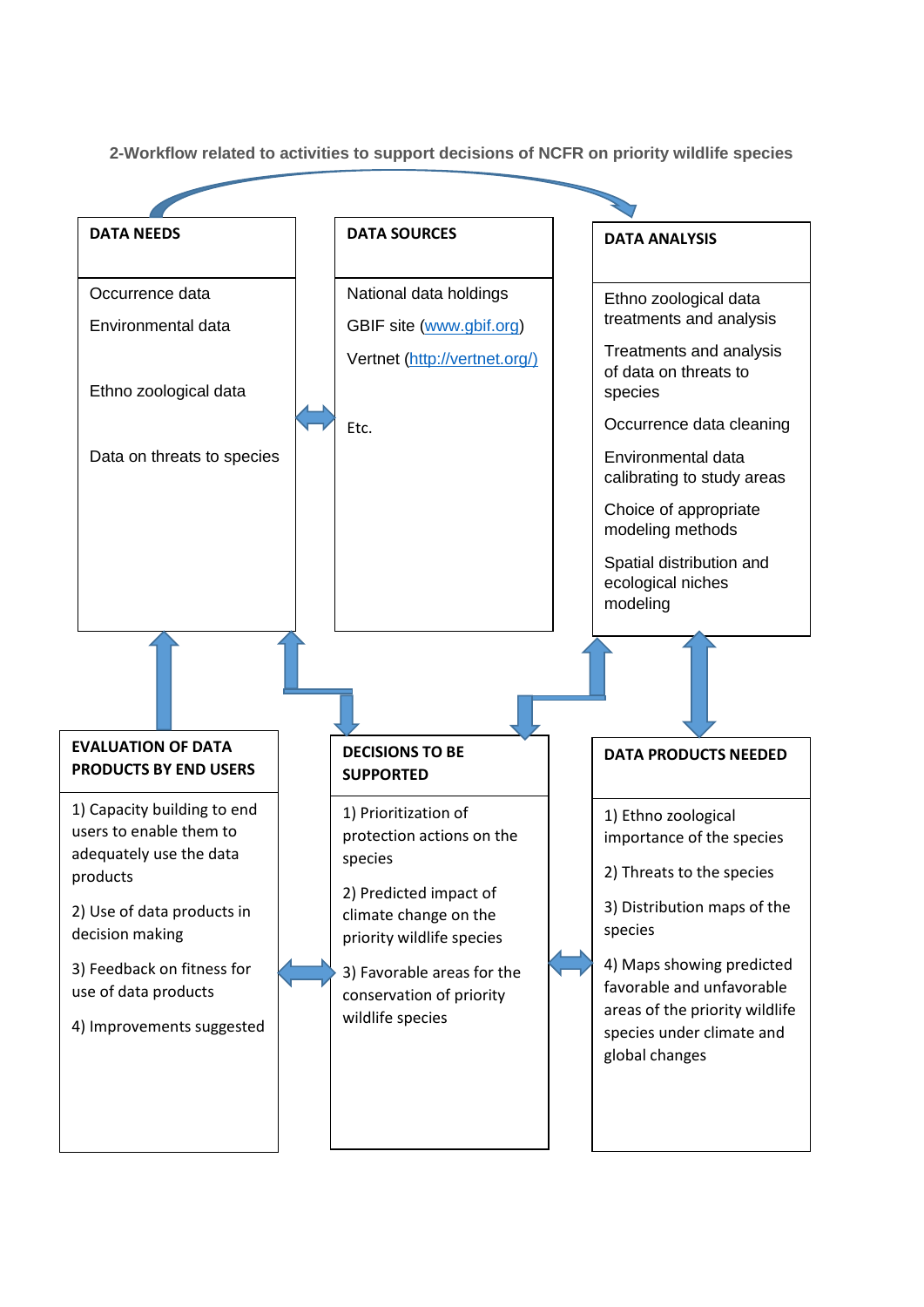**3-Workflow related to activities to support decisions of HM on priority Neglected Tropical Diseases**